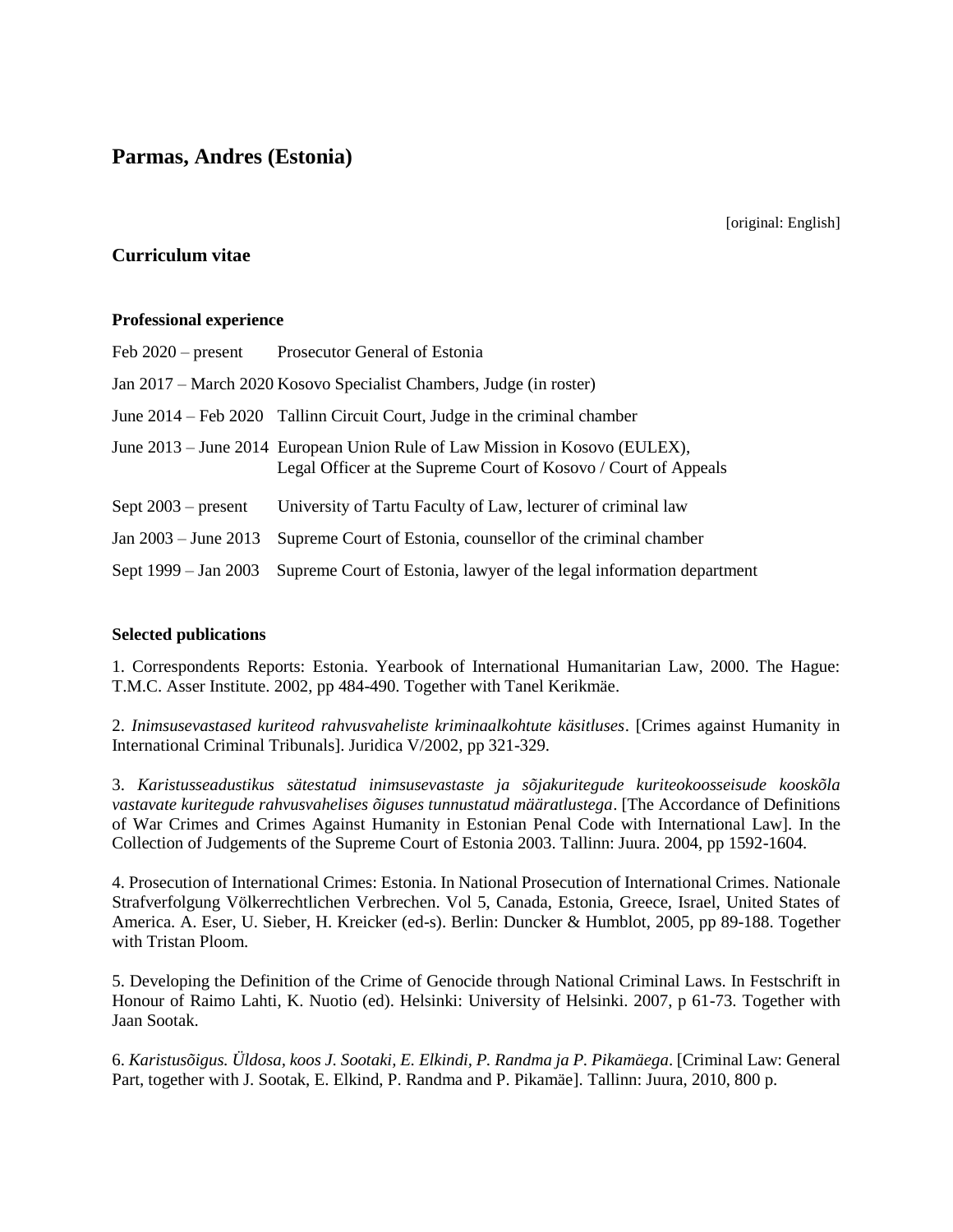7. *Karistusjärgne kinnipidamine põhiseaduse vastane, mis saab edasi?* [Detention after Service of Sentence Unconstitutional: What next?] RiTo 25, 2011, lk 86-94. Together with Rauno Kiris.

8. Country Report on Estonia. In: Außerprozessuale Erhebung der Beweisen und Verwertung dieser Beweisen im Strafprozess [Extraprocedural gathering of evidence and use of this evidence in criminal proceedings]. P. Hofmanski, (ed). Together with E. Kergandberg (Krakow, Munich: C.H. Beck, 2015).

9. Country Report on Estonia. In: The Crime of Aggression: A Commentary. C. Kress, S. Barriga (ed-s). (Cambridge: Cambridge University Press, 2017).

10. *Karistusõigus. Üldosa, II väljaanne koos J. Sootaki, E. Elkindi, P. Randma ja P. Pikamäega*. [Criminal Law: General Part, 2<sup>nd</sup> edition together with J. Sootak, E. Elkind, P. Randma and P. Pikamäe]. Tallinn: Juura, 2018, 682 p.

11. Application of domestic criminal statutes in regard of international crimes. Baltic Yearbook of International Law Vol 17 (2019).

12. Responsibility of the superior according to Estonian Penal law and its compliance with International law. Juridica International Vol 28 (2019).

13. *VIII peatükk. Inimsuse ja rahvusvahelise julgeoleku vastased süüteod. Karistusseadustik. Kommenteeritud väljaanne*. [VIII Chapter. Crimes Against Humanity and International Security. In: Penal Code. A Commentary] J. Sootak and P. Pikamäe (ed-s). (Tallinn: Juura, 2021). Together with J. Tehver.

#### **Selected conference papers**

| <b>July 2005</b> | Crimes Against Humanity: Dogmatics and Analysis of Respective Cases<br>in Estonian Courts, Baltic Summer Academy of International<br>Humanitarian Law, Jäneda, Estonian Red Cross.                                          |
|------------------|-----------------------------------------------------------------------------------------------------------------------------------------------------------------------------------------------------------------------------|
| Oct 2007         | Implementation of the norms of international criminal law in Estonian law,<br>ICRC Regional Seminar on The Role of the Judiciary in the<br>Implementation of International Humanitarian Law, Budapest, Hungary.             |
| Aug 2010         | Jurisdiction principles in Estonian criminal law, international scientific<br>workgroup for conflicting criminal jurisdictions in organised crime cases,<br>Osnabrück, Germany.                                             |
| Oct 2012         | The Perspectives of Sentencing Policies, 32 Estonian Lawyers' Days,<br>Tartu, Estonia                                                                                                                                       |
| Oct 2016         | The Limits of International Criminal Law, 34 Estonian Lawyers' Days,<br>Tartu, Estonia                                                                                                                                      |
| Nov 2018         | Application of Domestic Criminal Statutes in regard of International<br>Crimes, International Conference on Topical Issues of Crime of Genocide<br>and Human Rights Protection, Sukhumi State University, Tbilisi, Georgia. |
| May 2020         | Short period of statutory limitations for criminal offences with a few<br>grounds of extension - Estonian perspective, European University<br>Viadrina, Frankfurt a.O., Germany.                                            |